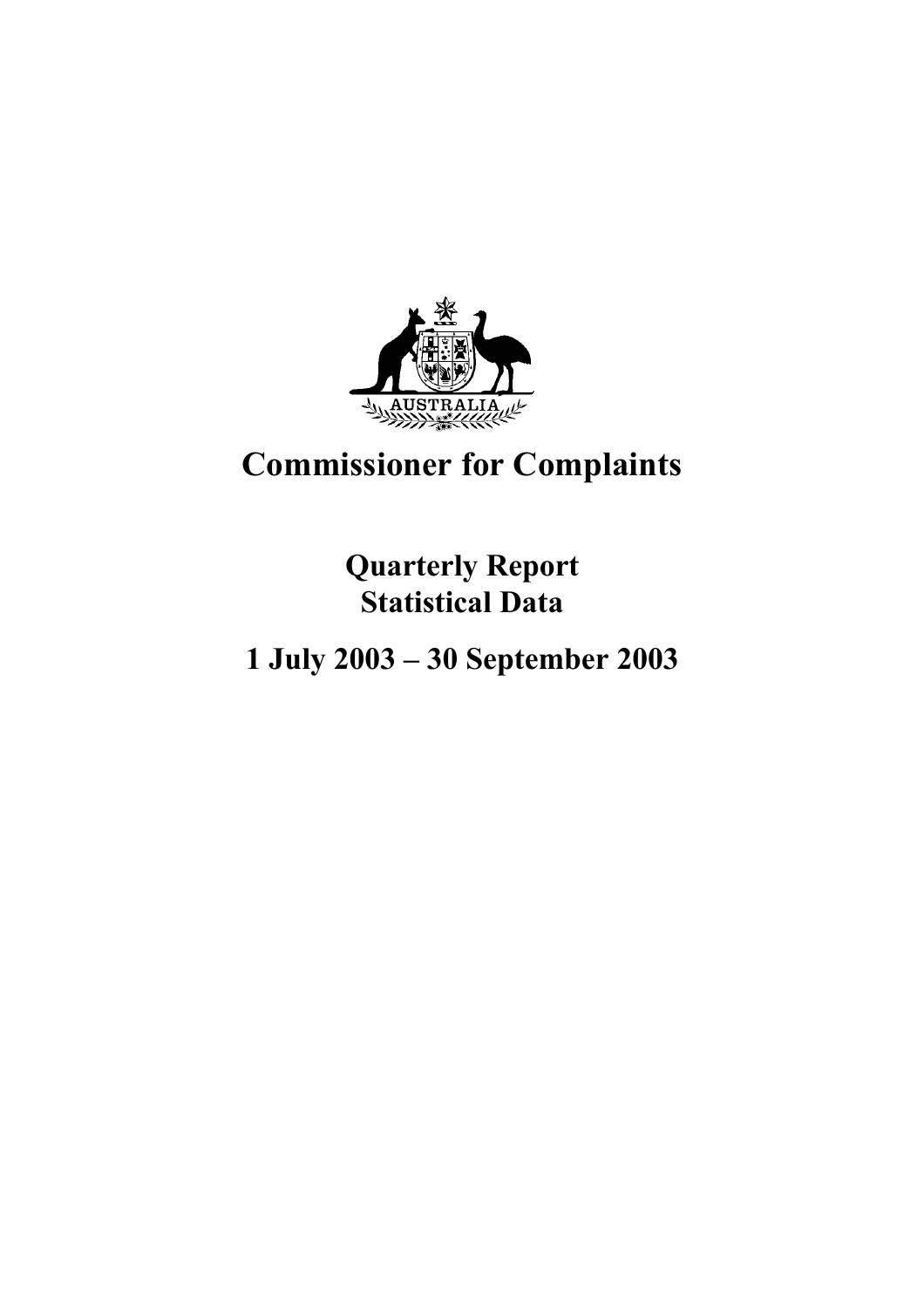# **Contents**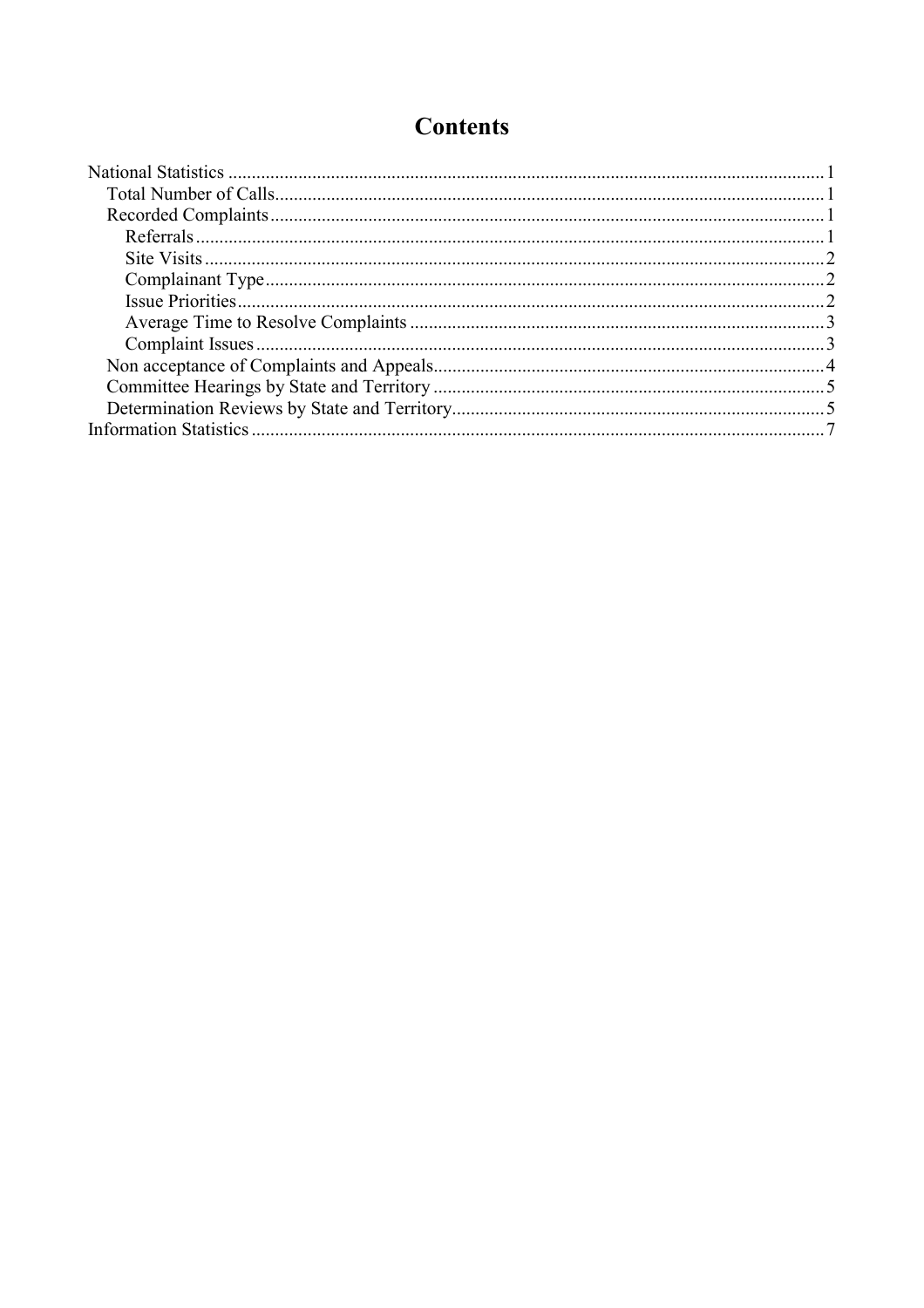# **National Statistics**

The statistical information for the following graphs is derived from various reporting elements of the Complaint Resolution Database.

## **Total Number of Calls**

During this reporting period the Scheme dealt with a total of 1856 calls. The following figure shows the breakdown of calls recorded in each jurisdiction during the reporting period, that is the number of complaints, information and feedback calls, shown as a percentage of the total 1856 calls recorded nationally.



**Fig 1: Total Number of Calls by Jurisdiction**

Of the 1856 calls recorded, 283 (15 per cent) were registered as complaints and 1573 (85 per cent) were registered as information calls.

### **Recorded Complaints**

The majority of the 283 complaints recorded during the reporting period related to aged residential care services, however, ten complaints (4 per cent) related to community aged care packages. As in previous reports, the relatives of residents (60 per cent) lodged the majority of complaints recorded nationally. Across Australia 11 per cent of complaints were lodged by staff of aged care services and five per cent by residents or care recipients. Five per cent were lodged by ex-staff. Friends lodged three per cent of complaints. Advocates lodged one per cent of complaints. Four per cent of complaints were listed as being lodged by 'others', and three per cent by 'unknown'.

#### **3.2.1 Referrals**

The database identifies a total of 18 referrals made during the reporting period. The statistical report identifies that 4 complaint issues were referred to other sections of the Department for further action. Nine matters were referred to the Aged Care Standards and Accreditation Agency, one matter was referred to the police, three referrals are recorded as 'Other' and one matter was recorded as being referred to mediation. During this and the previous three reporting quarterly periods no matters are recorded as being referred to a Complaints Resolution Committee therefore the accuracy of data input is questioned.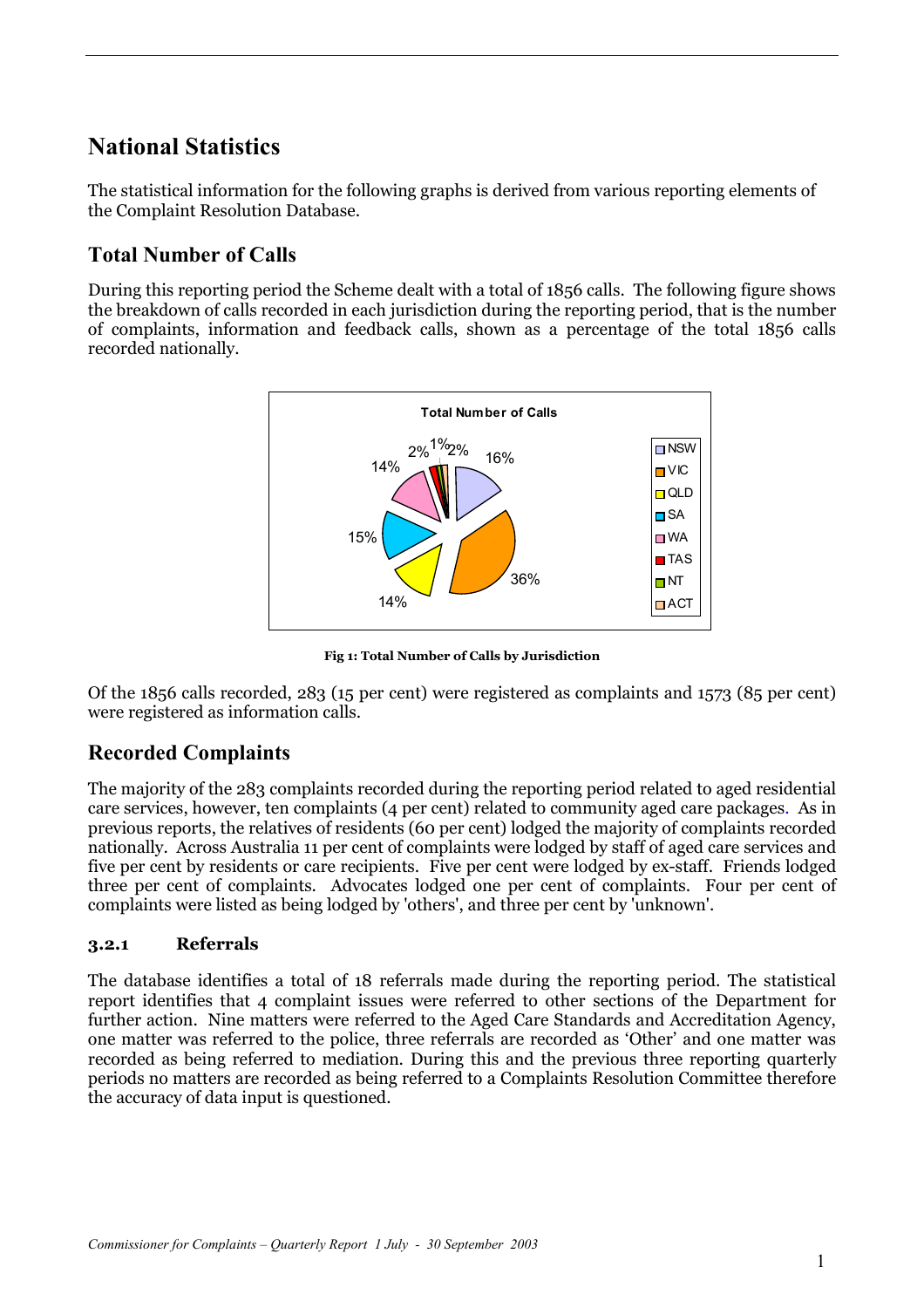It should be noted that a complaint may have a number of elements/issues for resolution and a referral made to an external agency does not necessarily mean that Scheme officers take no further action with regard to the complaint.



**Fig 2: Referrals**

#### **Site Visits**

During the reporting period the database records that officers undertook a total of 129 site visits either as part of the preliminary assessment or ongoing management of the issues raised.A total of 112 facilities were visited and issues relating to 138 individual complaints were discussed.

#### **Complainant Type**

Of the 283 complaints recorded nationally during the reporting period, 196 (69 per cent) were registered as open complaints, 59 (21 per cent) as confidential complaints and 28 (10 per cent) as anonymous complaints.

Note that a proportion of complainants who initially lodge a confidential complaint with the Scheme subsequently amend the status of their complaint and request that the issues being dealt with are managed as an open complaint.



**Fig 3: Complainant Type and Volume**

#### **Issue Priorities**

Complaints are assessed as either urgent or complex. During the reporting period four issues were assessed as urgent. A further 193 complaints were assessed as complex.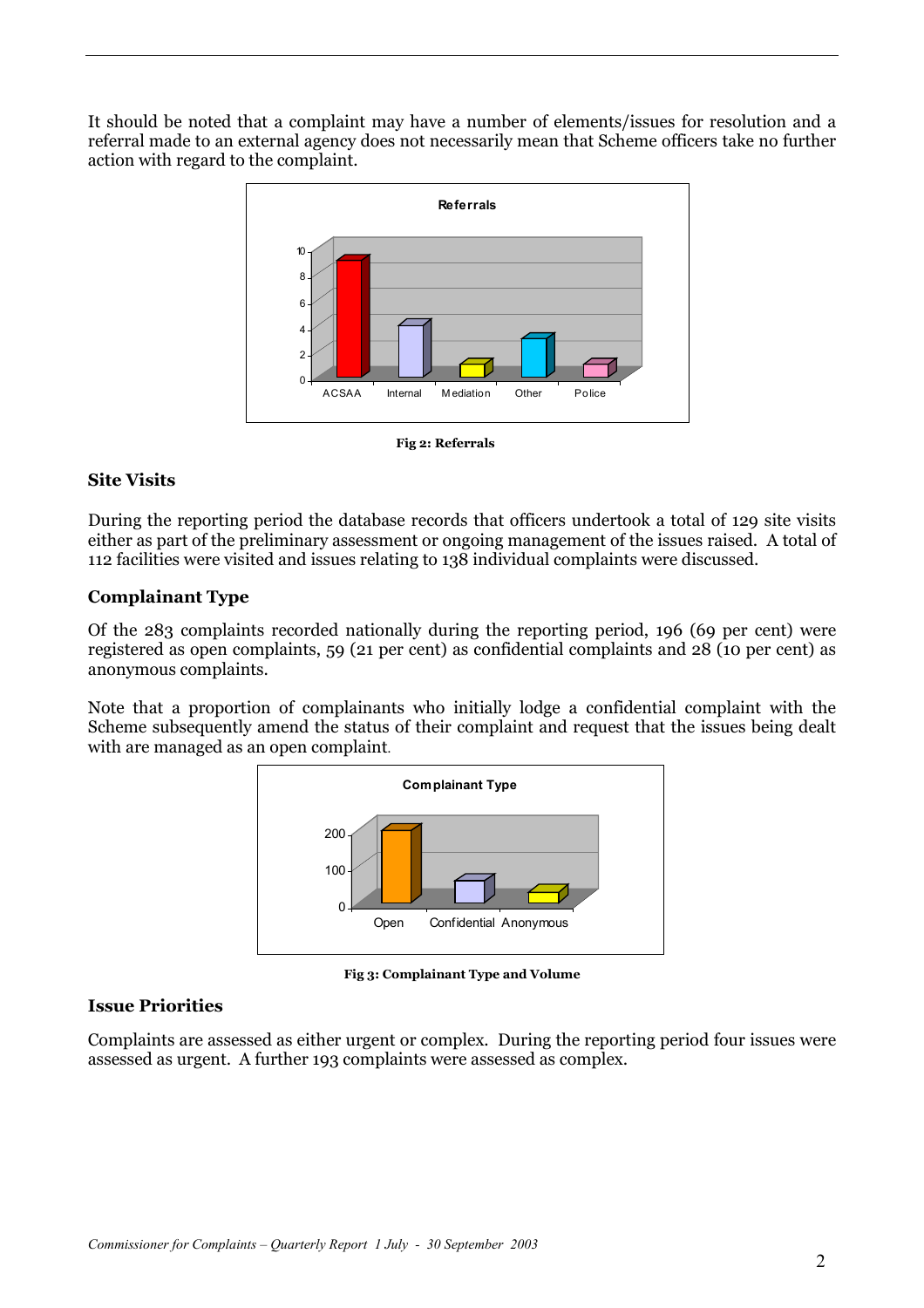#### **Average Time to Resolve Complaints**

The database provides information regarding new cases both received and finalised within a period. During the reporting period the Scheme finalised 116 cases. The average number of days to finalise complaints received within the reporting period was 28.2 days.

At the end of the reporting period the data show that, nationally, 15 per cent of cases were incomplete, 26 per cent were ongoing, 41 per cent had been finalised and 18 per cent had been withdrawn.



**Fig 4: Case Status: End of the reporting period**

#### **Complaint Issues**

The Scheme has identified 58 common issues that can be recorded in four main clusters, those being: Administration, Consumer Rights, Environment and Level of Care. The following tables show the 7 top complaint issues in each category as a national percentage of the total. It should be noted that the tables do not equal 100 per cent but are presented in this manner for ease of viewing. The groupings do not vary significantly from previous reporting periods.









**Fig 7: Complaint Issues: Environment Fig 8: Complaint Issues: Level of Care**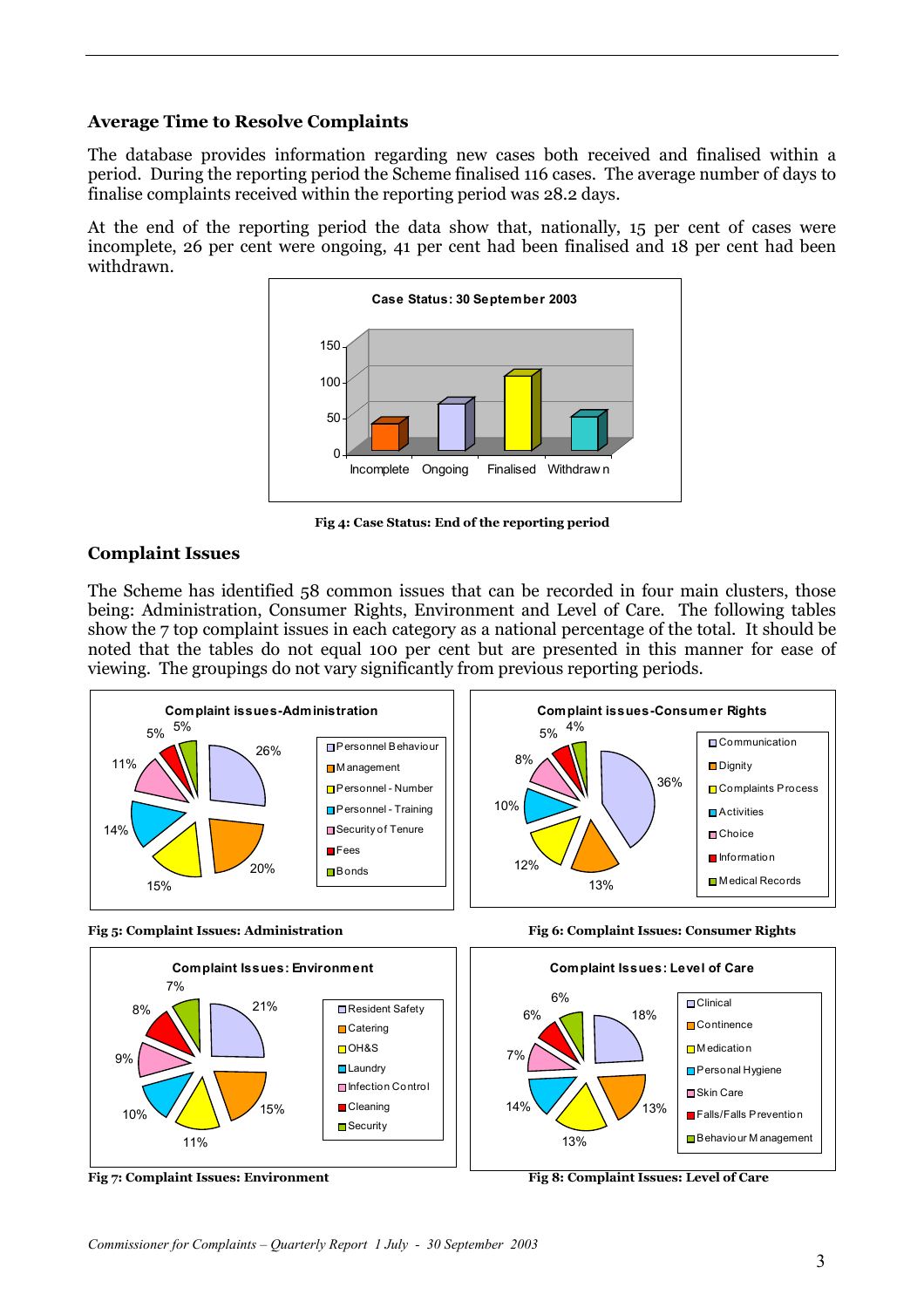Fifty five per cent of the total issues recorded under the Administration heading related to personnel behaviour, number and training issues. Communication issues made up 36 per cent of all issues lodged under the Consumer Rights heading. The safety of care recipients made up 21 per cent of the issues lodged under the Environment heading. A total of 222 issues were recorded under the Level of Care heading, 21 per cent of which related to clinical care and medication issues. Fig 11 shows the seven most frequently recorded complaint issues, across the four groups, during this reporting quarter.



**Fig 9: Most frequently recorded complainant issues**

### **Non acceptance of Complaints and Appeals**

Based on *last status change* the database indicates that, across Australia, a total of 42 complaints were not accepted by the Scheme during the period ending 30 September 2003. Ten of these complaints were received prior to 1 July 2003.

Queensland, South Australia and the Australian Capital Territory did not record any non-accepted complaints. Seventy-four per cent of the total complaints not accepted originated in Victoria, 14 per cent in Tasmania, 5 per cent each in New South Wales and Western Australia and 2 per cent in the Northern Territory. The following figure shows the breakdown by jurisdiction, including those complaints that were received prior to 1 July 2003 and not accepted during this reporting period.



**Fig 10: Total Number of Complaints Not Accepted**

During this quarter, the Commissioner for Complaints was asked to provide advice in relation to three appeals against the non-acceptance of a complaint. Two appeals originated in Victoria and the Commissioner recommended that these decisions be confirmed. One appeal was lodged in Queensland and the Commissioner recommended that this decision be confirmed.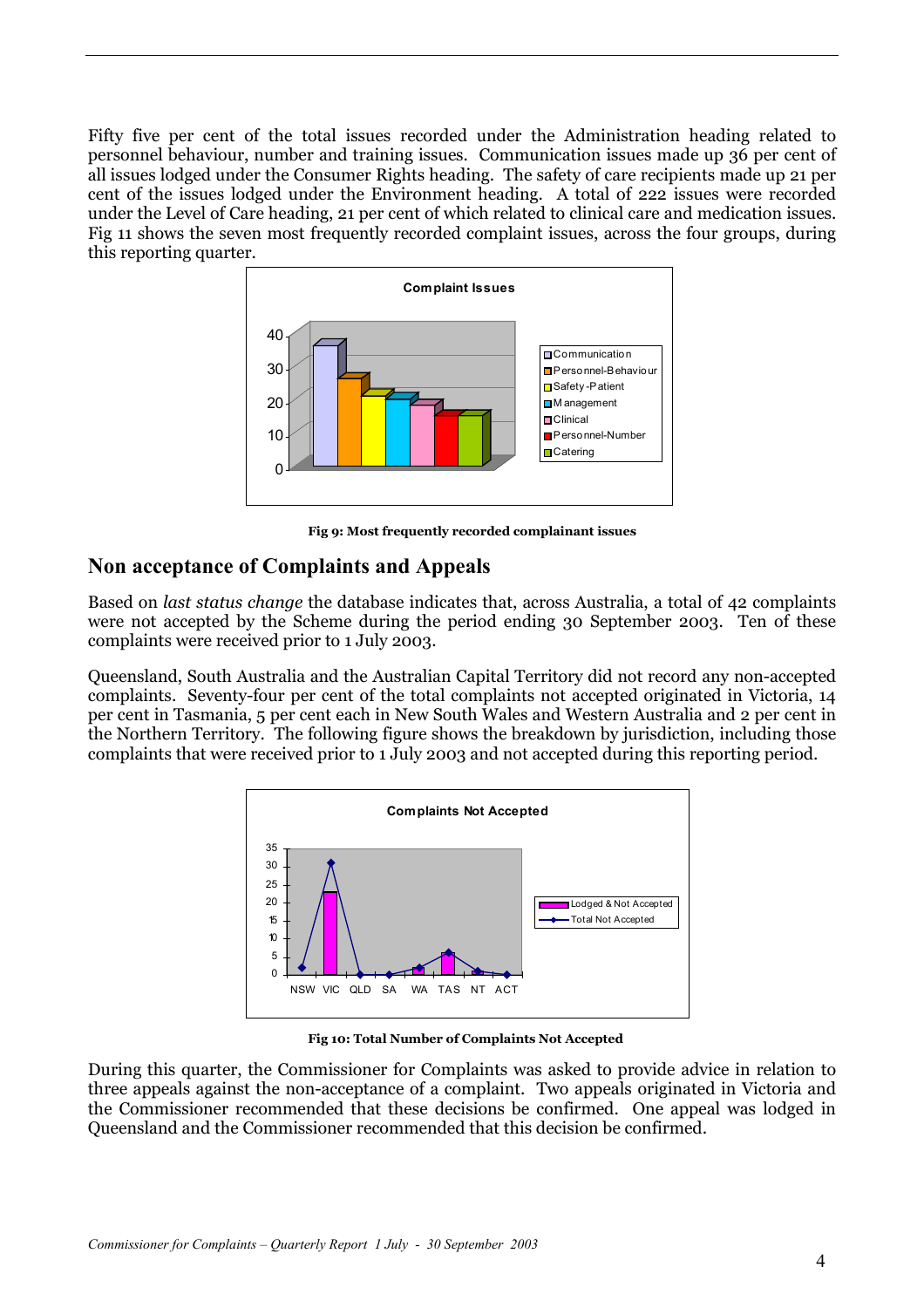

**Fig 11: Appeals against Non Acceptance**

## **Committee Hearings by State and Territory**



A total of 10 referrals to Complaints Resolution Committees were made for the period, one of which was a rehearing (three in New South Wales, 2 each in Tasmania, Queensland and Victoria and 1 in Western Australia). Of these, 5 complaints have been heard and determination decisions provided. Two hearings have been conducted with determinations to be provided. Three hearings have been scheduled for the next quarter.

The complaints involved a range of issues including internal complaints mechanisms, communication, behaviour management, resident safety, privacy and dignity, care (including pressure care, updating and monitoring of care plans and diversional therapy) and staff training.

Three determinations were provided on referrals to Complaints Resolution Committees from the previous quarter.

# **Determination Reviews by State and Territory**

Two determinations resulted in applications for determination reviews for this quarter. A determination review for Western Australia was conducted with the review decision to come, while a determination review for Victoria will be conducted in the next quarter.

A determination review was conducted in this quarter for which a Determination Review Panel was appointed last quarter. This was for Victoria and the original determination was confirmed with variations.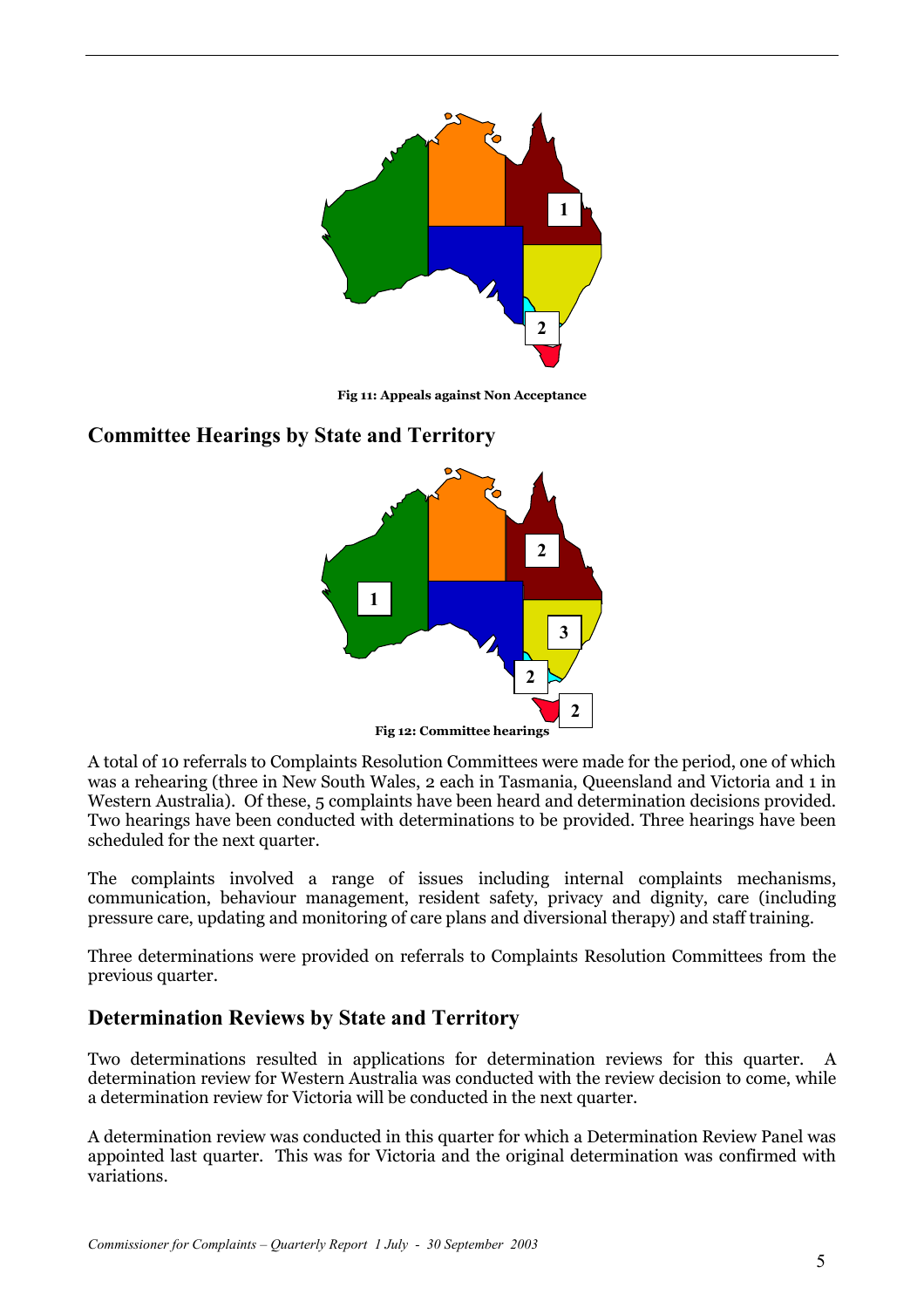

**Fig 13: Determination Reviews by State and Territory**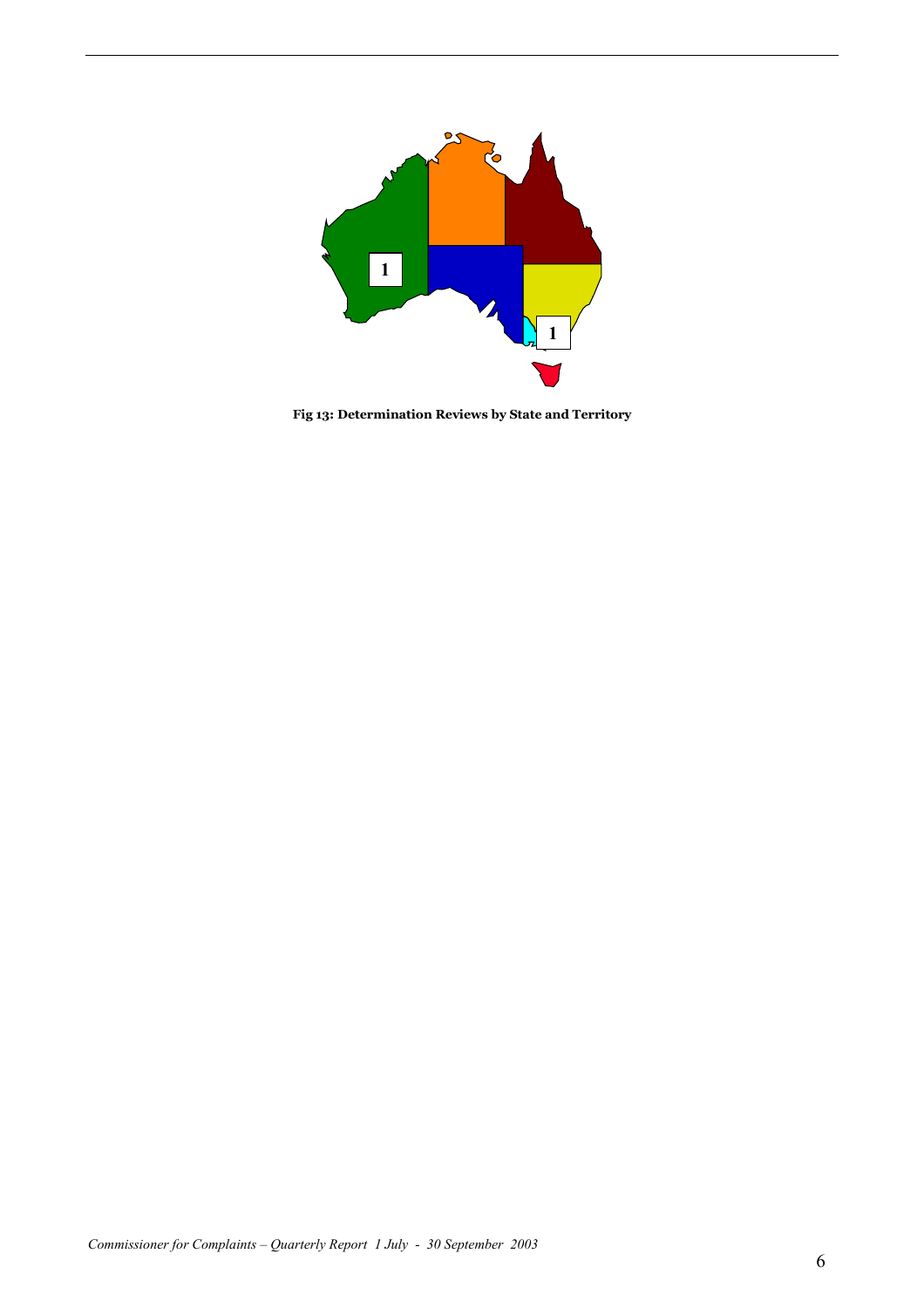# **Information Statistics**

During the reporting period 85 per cent of the calls registered by the Scheme (1576) were recorded as information calls. All jurisdictions recorded a higher percentage of information calls when compared to the number of complaints registered. The following figure shows a percentage breakdown of the total number of information calls received during the period.



**Fig 14: Total number of information calls by jurisdiction**

The majority of callers (81 per cent) were seeking general information, however, 19 per cent of calls (292) sought information outside the jurisdiction of the Scheme.

At a national level, 56 per cent of the information calls registered were made by relatives, 14 per cent by currently employed staff, 11 per cent by care recipients, 2.5 per cent by advocates, 2.5 per cent by friends and 1 per cent by ex-staff. Twelve per cent were recorded as 'other' and 1 per cent as 'unknown' or ex-staff.

The database shows that 50 per cent (643) of information calls received by the Scheme nationally were concluded in less than 15 minutes. Thirty per cent of calls (380) took between 15 and 30 minutes, 17 per cent (216) between 30 minutes and 1 hour. Three per cent of calls (37) were concluded between 1 and 3 hours. Two calls were recorded as taking over 3 hours, both originating from New South Wales.

The database registers the nature of the information calls using the same key words and groupings that are applied in the recording of information about complaints. It is important to note that this data are not recorded in the case of all information calls received, nor is it relevant for those calls seeking information outside the Scheme. Data captured in the following figures show the top seven issues in each category as a percentage of the total. Figures do not equal 100 per cent but are presented in this manner for ease of viewing.



Fig 15: Information Calls – Administration Figure 16: Information Calls – Consumer Rights